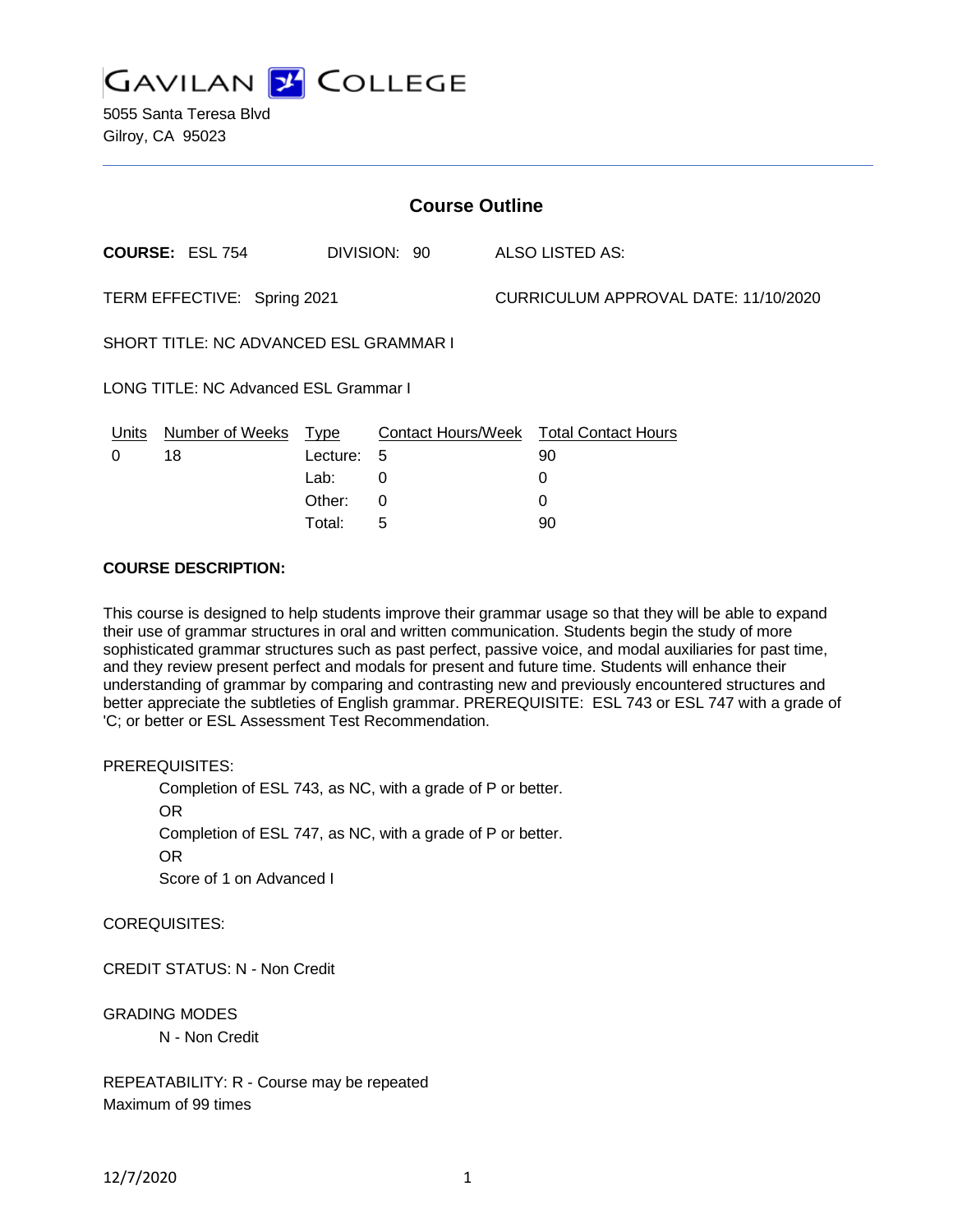SCHEDULE TYPES:

- 02 Lecture and/or discussion
- 05 Hybrid
- 71 Dist. Ed Internet Simultaneous
- 72 Dist. Ed Internet Delayed

# **STUDENT LEARNING OUTCOMES:**

1. Write original sentences in active and passive voice using modal auxiliaries and phrases and the following verb tenses: simple present, present continuous, simple past, past continuous, simple future, present perfect, present perfect continuous, past perfect, and past perfect continuous.

Measure of assessment: Written and oral classwork, homework, and written exams.

Year assessed, or planned year of assessment: 2018

Semester: Fall

2. Compare and contrast modal auxiliaries, modal phrases, and verb tenses to determine differences in use, meaning, and function of each.

Measure of assessment: Written and oral classwork, homework, editing exercises, written exams.

Year assessed, or planned year of assessment: 2018

## **CONTENT, STUDENT PERFORMANCE OBJECTIVES, OUT-OF-CLASS ASSIGNMENTS**

### Curriculum Approval Date: 11/10/2020 - **DE MODIFICATION ONLY**

5 Hours

CONTENT: Review verb tenses and grammar structures previously learned. These include simple present, past and future; present and past continuous; and simple future.

STUDENT PERFORMANCE OBJECTIVES: Compare and contrast forms and usage of tenses at the sentence level. Manipulate sentence form to create questions and affirmative and negative statements. Write original sentences. Read model paragraphs and analyze and explain tense usage at the paragraph level.

### 35 Hours

CONTENT: Review the present perfect tense and present perfect continuous tense. Compare and contrast the use and meaning of these two tenses with other verb tenses used in the present time. Introduce the past perfect tense and the past perfect continuous tense. Compare and contrast the use and meaning of all verb tenses used in the past time and compare to those used in the present time.

STUDENT PERFORMANCE OBJECTIVES: Compare and contrast forms and usage of all verb tenses at the sentence level. Manipulate sentence form to create questions and affirmative and negative statements. Write original sentences. Read model paragraphs and analyze and explain tense usage at the paragraph level.

### 25 Hours

CONTENT: Review modal auxiliaries used for present and future time. Introduce modal auxiliary forms used to express past time.

STUDENT PERFORMANCE OBJECTIVES: Compare and contrast the usage of the following modals and related expressions: will, may, might, can, could, would rather, would like, must, have to, should, ought to, had better, be supposed to, be able to, be allowed to, be permitted to. Introduce the form used for past time: could have, may have, might have, must have, should have, would have, be

supposed to, be able to, be allowed to, be permitted to, had to. Analyze short paragraphs and dialogues to decipher meaning and nuance. Construct questions and affirmative and negative statements using modals. 20 Hours

CONTENT: Introduce the passive voice, its form, meaning, and use, and compare it to active voice.

STUDENT PERFORMANCE OBJECTIVES: Identify active and passive sentences. Convert active sentences to passive and vice-versa. Use modal auxiliaries in the passive. Correlate the tense of an active sentence with that of its passive equivalent. Use participles as adjectives. Read model paragraphs and analyze and discuss the purpose and effect of the passive voice.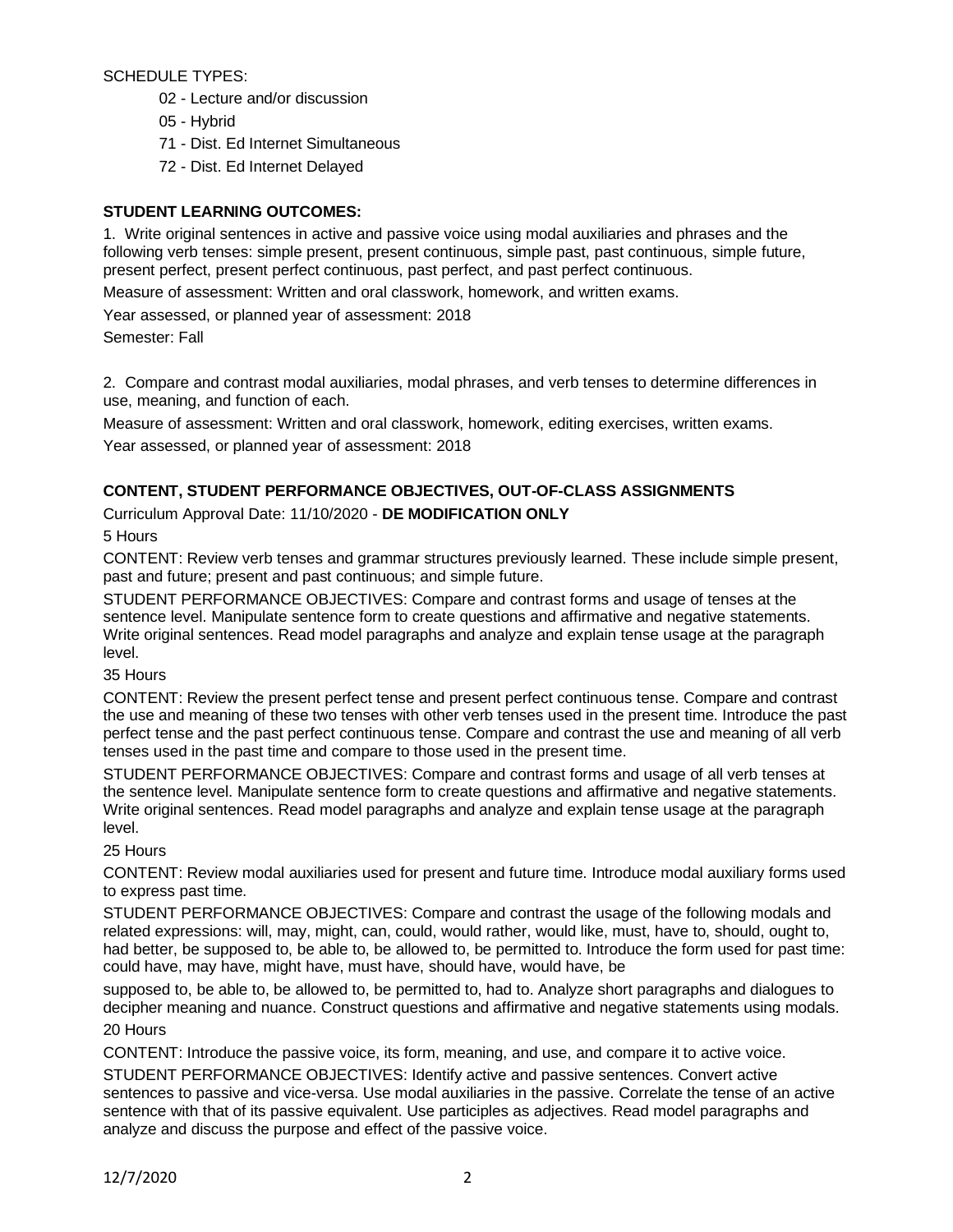3 Hours

CONTENT: Review of all grammatical structures presented in the semester.

STUDENT PERFORMANCE OBJECTIVES: Demonstrate mastery of correct formation of verb tenses and appropriateness of use in present, future, and past time.

2 Hours

Final

## **METHODS OF INSTRUCTION:**

Students are taught English grammar through a variety of activities that include: lecture, pair work, small and large group activities, written and oral textbook exercises, sentence and paragraph writing, reading and analysis of model paragraphs, and grammar and writing exercises utilizing ESL software.

## **METHODS OF EVALUATION:**

Objective examinations Percent of total grade: 80.00 % Multiple choice, True/false, Matching items, Completion, Cloze paragraph. Skill demonstrations Percent of total grade: 10.00 % Class and lab performance. Writing assignments Percent of total grade: 10.00 % Written homework, paragraph writing. OUT OF CLASS ASSIGNMENTS: Every week students will do grammar exercises from the textbook and work with grammar software in the ESL Computer Lab to supplement work done in class.

# **REPRESENTATIVE TEXTBOOKS:**

Recommended Representative Textbooks More Grammar Practice Book 3, 2nd Edition. Heinle Cengage,2011. ISBN: 978-1-111-220099 Reading Level of Text, Grade: High Intermediate/Advanced ESL Verified by: Nicole Cisneros Elbaum, Sandra. Grammar in Context, Book 3, 6th Edition (the first half). Heinle Cengage Learning,2015. ISBN: 978-1-305-075399 Reading Level of Text, Grade: High Intermediate/Advanced ESL Verified by: Nicole Cisneros